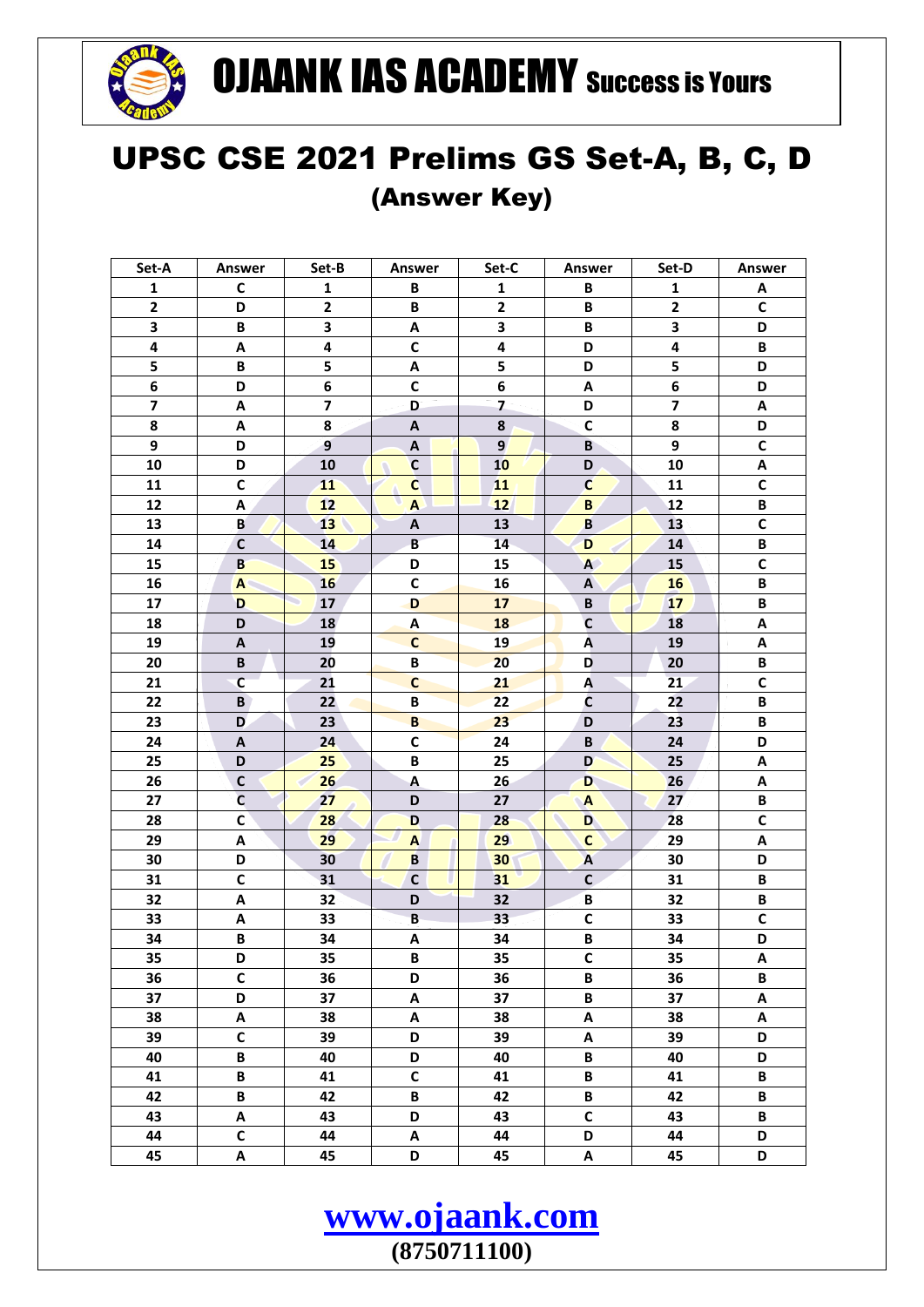

## **OJAANK IAS ACADEMY Success is Yours**

| Set-A | Answer                    | Set-B | Answer                  | Set-C        | Answer                    | Set-D | Answer                    |
|-------|---------------------------|-------|-------------------------|--------------|---------------------------|-------|---------------------------|
| 46    | $\mathsf{C}$              | 46    | $\mathsf{C}$            | 46           | B                         | 46    | Α                         |
| 47    | D                         | 47    | C                       | 47           | Α                         | 47    | D                         |
| 48    | A                         | 48    | $\mathsf{C}$            | 48           | A                         | 48    | $\mathsf{C}$              |
| 49    | A                         | 49    | A                       | 49           | D                         | 49    | B                         |
| 50    | C                         | 50    | D                       | 50           | D                         | 50    | D                         |
| 51    | B                         | 51    | B                       | 51           | B                         | 51    | $\mathsf{C}$              |
| 52    | B                         | 52    | B                       | 52           | B                         | 52    | D                         |
| 53    | $\mathsf{C}$              | 53    | B                       | 53           | A                         | 53    | В                         |
| 54    | D                         | 54    | D                       | 54           | $\mathsf{C}$              | 54    | Α                         |
| 55    | Α                         | 55    | D                       | 55           | Α                         | 55    | В                         |
| 56    | B                         | 56    | A                       | 56           | $\mathsf{C}$              | 56    | D                         |
| 57    | A                         | 57    | D                       | 57           | D                         | 57    | Α                         |
| 58    | A                         | 58    | $\mathsf{C}$            | 58           | $\mathbf{A}$              | 58    | Α                         |
| 59    | D                         | 59    | $\overline{\mathbf{B}}$ | 59           | A                         | 59    | D                         |
| 60    | D                         | 60    | D                       | 60           | Ć                         | 60    | D                         |
| 61    | $\mathbf{C}$              | 61    | $\mathbf c$             | 61           | $\mathbf{C}$              | 61    | $\mathsf{C}$              |
| 62    | B                         | 62    | $\, {\bf B}$            | 62           | $\mathbf{A}$              | 62    | B                         |
| 63    | $\mathsf{C}$              | 63    | B                       | 63           | $\mathbf{A}$              | 63    | D                         |
| 64    | B                         | 64    | D                       | 64           | B                         | 64    | Α                         |
| 65    | $\mathsf{C}$              | 65    | A                       | 65           | D                         | 65    | D                         |
| 66    | $\, {\bf B}$              | 66    | $\pmb{\mathsf{A}}$      | 66           | $\mathsf{C}$              | 66    | С                         |
| 67    | B                         | 67    | $\, {\bf B} \,$         | 67           | D                         | 67    | $\mathsf{C}$              |
| 68    | Α                         | 68    | $\mathbf c$             | 68           | Ą                         | 68    | С                         |
| 69    | A                         | 69    | $\overline{\mathsf{A}}$ | 69           | Ċ                         | 69    | Α                         |
| 70    | B                         | 70    | D                       | 70           | $\, {\bf B}$              | 70    | D                         |
| 71    | $\boldsymbol{\mathsf{A}}$ | 71    | $\mathsf{C}$            | 71           | $\mathsf{C}$              | 71    | $\mathsf{C}$              |
| 72    | $\mathbf C$               | 72    | B                       | 72           | $\mathbf{B}$              | 72    | Α                         |
| 73    | D                         | 73    | C                       | 73           | D                         | 73    | B                         |
| 74    | B                         | 74    | $\, {\bf B}$            | 74           | $\blacktriangle$          | 74    | $\mathsf{C}$              |
| 75    | D                         | 75    | $\mathbf c$             | 75           | Ď                         | 75    | В                         |
| 76    | D                         | 76    | B                       | 76           | $\mathsf{C}$              | 76    | Α                         |
| 77    | А                         | 77    | B                       | $77^{\circ}$ | $\mathsf{C}$              | 77    | D                         |
| 78    | D                         | 78    | A                       | 78           | $\overline{\mathsf{c}}$   | 78    | D                         |
| 79    | $\mathsf{C}$              | 79    | $\mathsf{A}$            | 79           | A                         | 79    | Α                         |
| 80    | A                         | 80    | B                       | 80           | D                         | 80    | B                         |
| 81    | $\mathsf{C}$              | 81    | B                       | 81           | $\mathsf{C}$              | 81    | B                         |
| 82    | B                         | 82    | B                       | 82           | A                         | 82    | B                         |
| 83    | B                         | 83    | $\mathsf{C}$            | 83           | B                         | 83    | $\boldsymbol{\mathsf{A}}$ |
| 84    | D                         | 84    | D                       | 84           | $\mathsf{C}$              | 84    | $\mathsf{C}$              |
| 85    | A                         | 85    | Α                       | 85           | B                         | 85    | Α                         |
| 86    | A                         | 86    | B                       | 86           | $\boldsymbol{\mathsf{A}}$ | 86    | $\mathsf c$               |
| 87    | B                         | 87    | Α                       | 87           | D                         | 87    | D                         |
| 88    | $\mathsf{C}$              | 88    | Α                       | 88           | D                         | 88    | $\boldsymbol{\mathsf{A}}$ |
| 89    | Α                         | 89    | D                       | 89           | Α                         | 89    | Α                         |
| 90    | D                         | 90    | D                       | 90           | B                         | 90    | $\mathsf{C}$              |

www.ojaank.com  $(8750711100)$